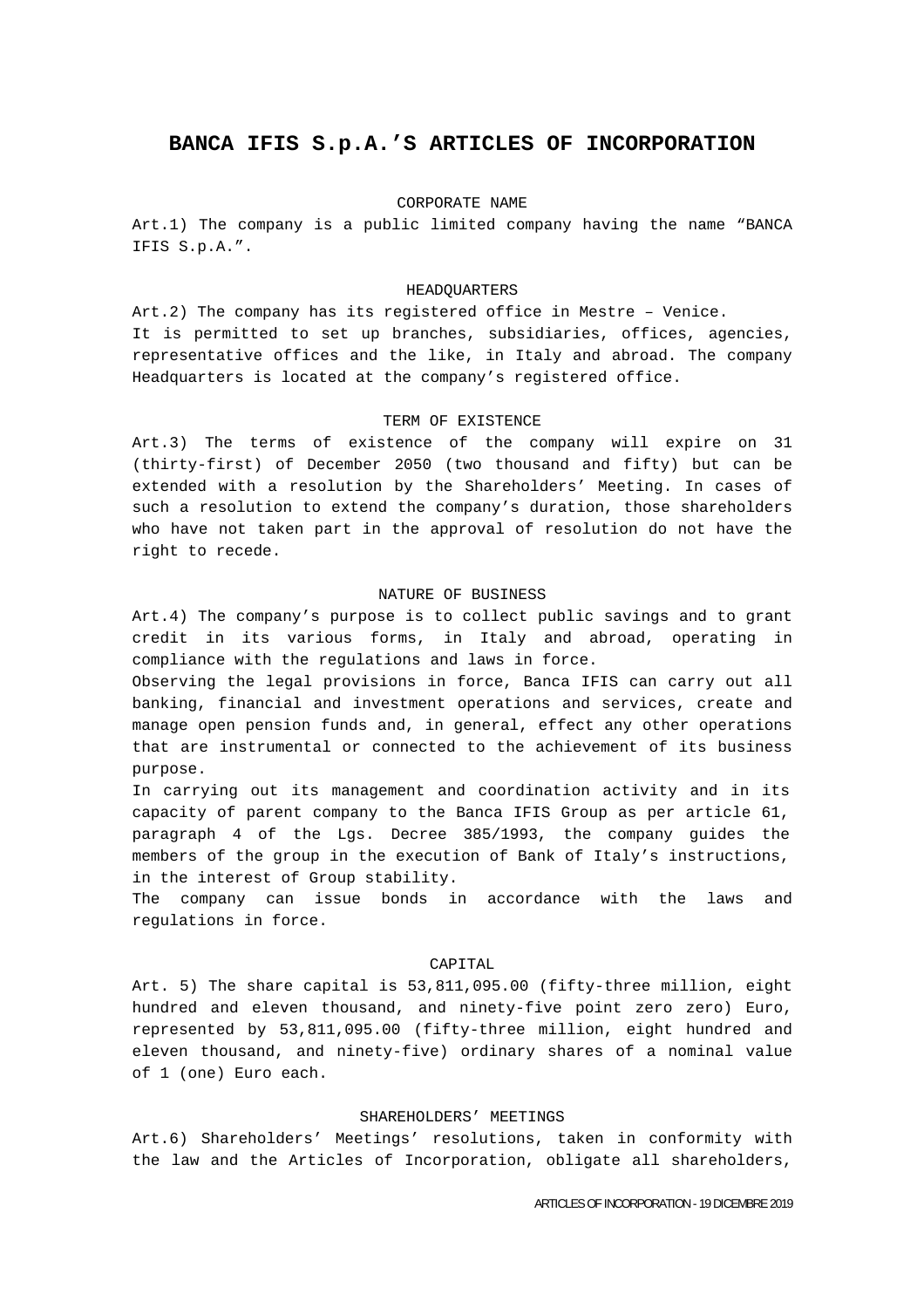whether absent or dissenting. Shareholders who have not participated in the approval of resolutions concerning the introduction or removal of restrictions to the circulation of the bank's shares do not have the right to recede. Shareholders' Meetings can be ordinary and extraordinary, as per the law. The Meetings can be held under convening beyond the second in adherence with the provisions of the law. The Shareholders' Meetings can be held away from the registered office, provided that they take place in Italy.

Art.7) Every share gives the right to vote.

Art. 8) The Ordinary Shareholders' Meeting is convened at least once a year, within 120 (one hundred twenty) days from the end of the fiscal year, to deliberate on the subjects attributed to it by Italian Law and the Articles of Association.

The Shareholders' Meeting is normally presided over by the Chairman of the Board of Directors, who is also vested, among other things, with the power to appoint the person, either inside or outside of the Company, who is required to preside over a single Shareholders' Meeting. If the Chairman is absent or unavailable, the Deputy Chairman of the Board of Directors has the appointment power.

The Chairman of the Shareholders' Meeting appoints the Secretary for the Meeting and, in any case, may be assisted during the Meeting by the Secretary of the Board of Directors, appointed pursuant to Article 12, and by external consultants identified and appointed by him for that purpose.

The provisions of Article 2371(2) of the Italian Civil Code apply where the presence of a notary is required by law.

Art.9) The Shareholders' Meeting may be attended by holders of voting rights for whom the Company has received the notification issued by the intermediary at the end of the third day of open trading preceding the date set for the Shareholders' Meeting on first call. The communication is made based on the evidence at the end of the seventh accounting day of the seventh day of open trading set for the Shareholders' Meeting on first call. However, without prejudice to legitimate attendance and the exercise of the right to vote should such communication be received by the Company beyond the aforementioned term, provided that this is before the start of the Shareholders' Meeting the call notice refers to.

The voting right holders may have themselves represented in the Shareholders' Meeting, pursuant to the law, by means of written proxy or proxy granted by electronic means.

The electronic notification of the proxy may be made using a special form available on the Company's website.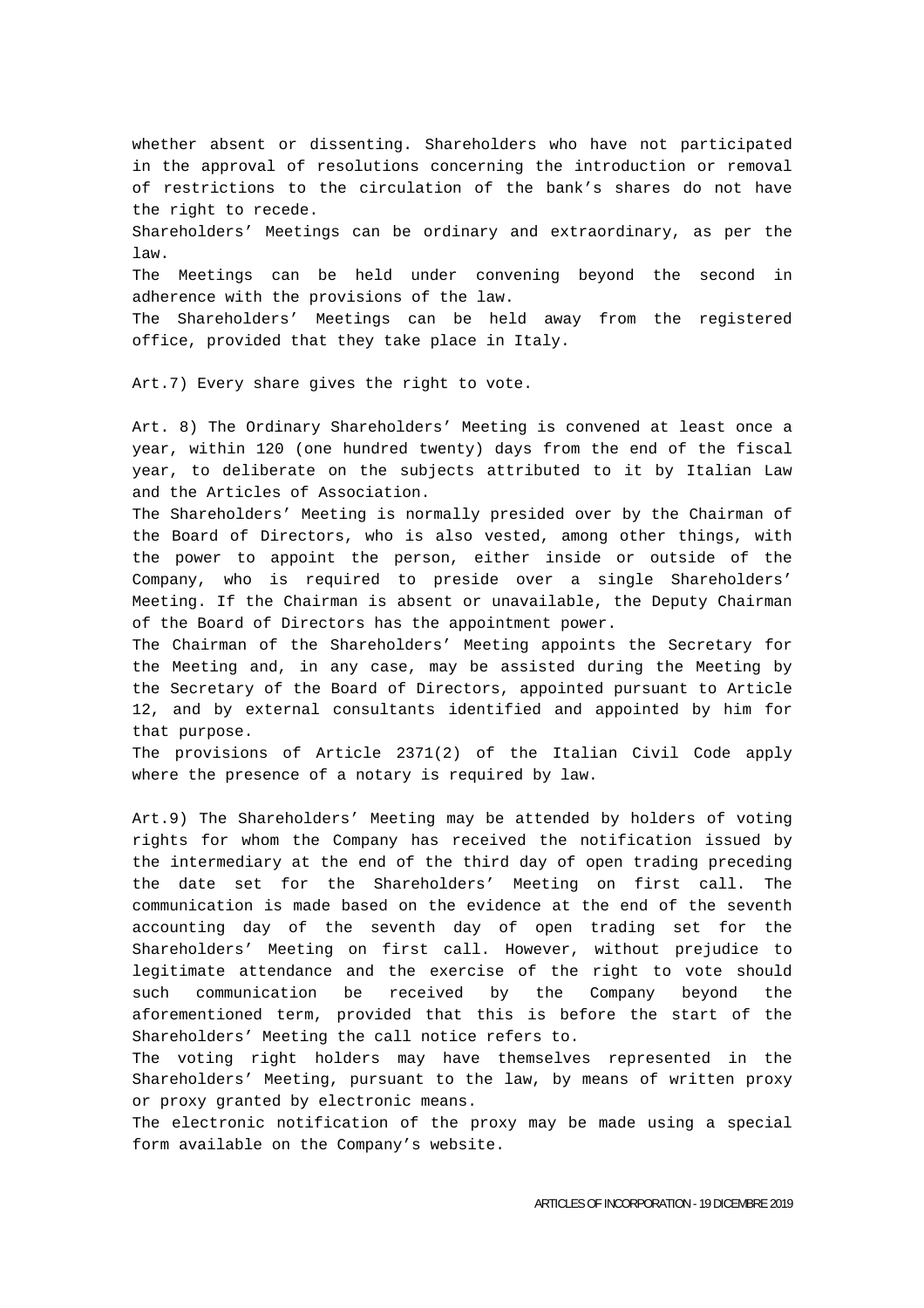The Company designates for each Shareholders' Meeting, indicating it accordingly in the notice to convene, one or more individuals to whom the holders of voting rights can grant, following the methods established by applicable normative provisions, a proxy with voting instructions on all or some of the proposals on the agenda. The proxy has effect with regard to the proposals for which voting instructions have been provided.

With regards the majorities for the validity of resolutions and the drafting of the minutes, reference is made to the provisions of the law, to applicable regulations, to the Articles of Incorporation and to the Shareholders' Meeting Regulations.

Art.10) Art. 10) The Ordinary Shareholders' Meeting approves the remuneration and incentive policies. In particular, the Ordinary Shareholders' Meeting, in addition to establishing the remuneration due to the bodies it appoints, approves:

the remuneration and incentive policies for the Board of Directors, the CEO, the Board of Statutory Auditors, the General Manager and the remaining personnel;

- any remuneration plans based on financial instruments (e.g. stock options);

-the criteria for determining the remuneration to be agreed in the event of early termination of the employment relationship or early termination of office, including the limits established for remuneration in terms of annual instalments of fixed remuneration and the maximum amount that results from their application.

Also, when approving the remuneration policies, the Ordinary Shareholders' Meeting has the power to decide on a ratio between the variable and fixed components of individual staff remuneration that exceeds 100% (1:1 ratio), but which in any case does not exceed the limit provided for under the applicable legislative and regulatory provisions in force at the time (currently 200%, 2:1 ratio). The proposal can be considered validly approved with the majorities provided by the applicable legislation, which is currently:

with the favourable vote of at least 2/3 of the share capital represented at the Shareholders' Meeting, if the Meeting is constituted with at least half of the share capital;

with the favourable vote of at least 3/4 of the share capital represented at the Shareholders' Meeting, regardless what share capital makes up the Shareholders' Meeting.

The remuneration of the members of the Board of Directors is established at the time of appointment or by the Shareholders' Meeting, pursuant to Article 2389 of the Italian Civil Code. The remuneration of directors holding special offices in accordance with the Articles of Association may be established by the Board of Directors, after hearing the favourable opinion of the Board of Statutory Auditors. The Shareholders' Meeting may set an overall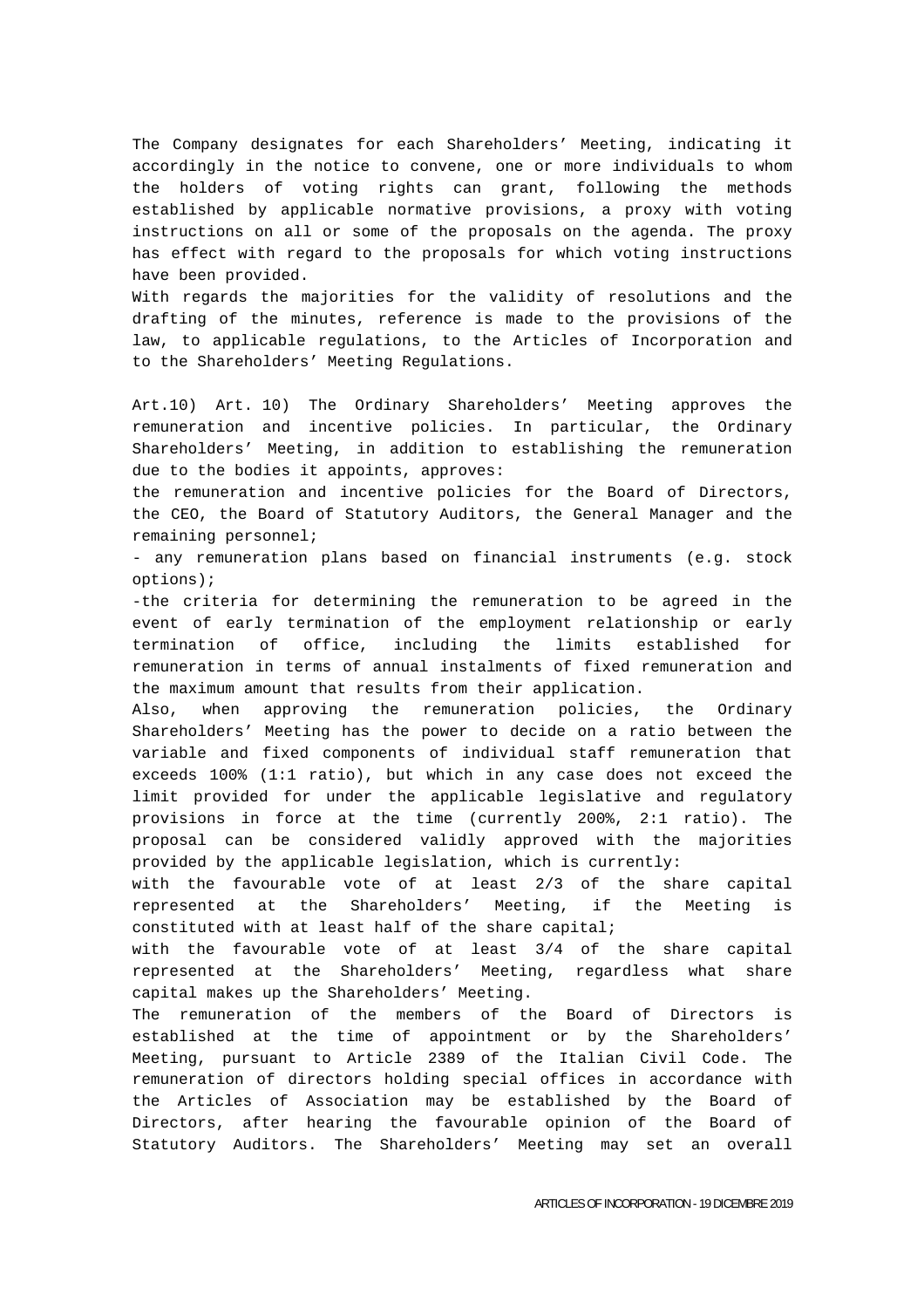amount for the remuneration of all directors, including those with special responsibilities.

Art. 10-bis) The Shareholders' Meeting may appoint an Honorary President, even from outside the members of the Board of Directors, chosen from among the people who have significantly contributed to the prestige and development of the Company. If appointed, the Honorary President, who is not a director, may attend Shareholders' Meetings and meetings of the Board of Directors, in an advisory capacity and without voting rights. The Honorary President may be appointed by the Board of Directors to represent the Company, among other things.

#### MANAGEMENT

Art.11) The Company is managed by a Board of Directors composed of five to fifteen members, elected by the Shareholders' Meeting. They must have such a professionalism and authoritativeness to ensure a very high level of discussion inside the body they belong to and to give a significant contribution to the formation of the will of such body and at least a fourth of the members must have the requirement of independence.

The make-up of the corporate bodies must reflect an adequate degree of diversification in terms, among other things, of competences, experiences, age, gender, international projection.

For the appointment or the co-optation of the directors, the Board of Directors identifies in advance its quality-quantitative make-up that is considered best, identifying and motivating the theoretical profile (including the characteristics of professionalism and of independence, if necessary) of the candidates.

The shareholders must be informed in due time of the results of the analyses made by the Board of Directors, so that the selection of the candidates to be submitted may take into account the required professionalisms. The above without prejudice to the possibility for the shareholders to carry out their own assessment on the best make-up of the body and to submit candidates consistent therewith, motivating any differences with the analyses performed by the Board.

The members remain in office for a period not exceeding three years, established at the moment of nomination, and their term expires on the date of the Annual Shareholders' Meeting convened to approve the annual report for the last year of their office.

The nomination of the members of the Board of Directors is based on lists, submitted by the shareholders, in which the candidates are listed progressively and the number of candidates cannot exceed the maximum number of members provided for by the Articles of Incorporation.

The right to submit a list is reserved to shareholders that, at the moment in which the list is submitted, own, either individually or together with others, at least 1% (one percent) of ordinary shares, or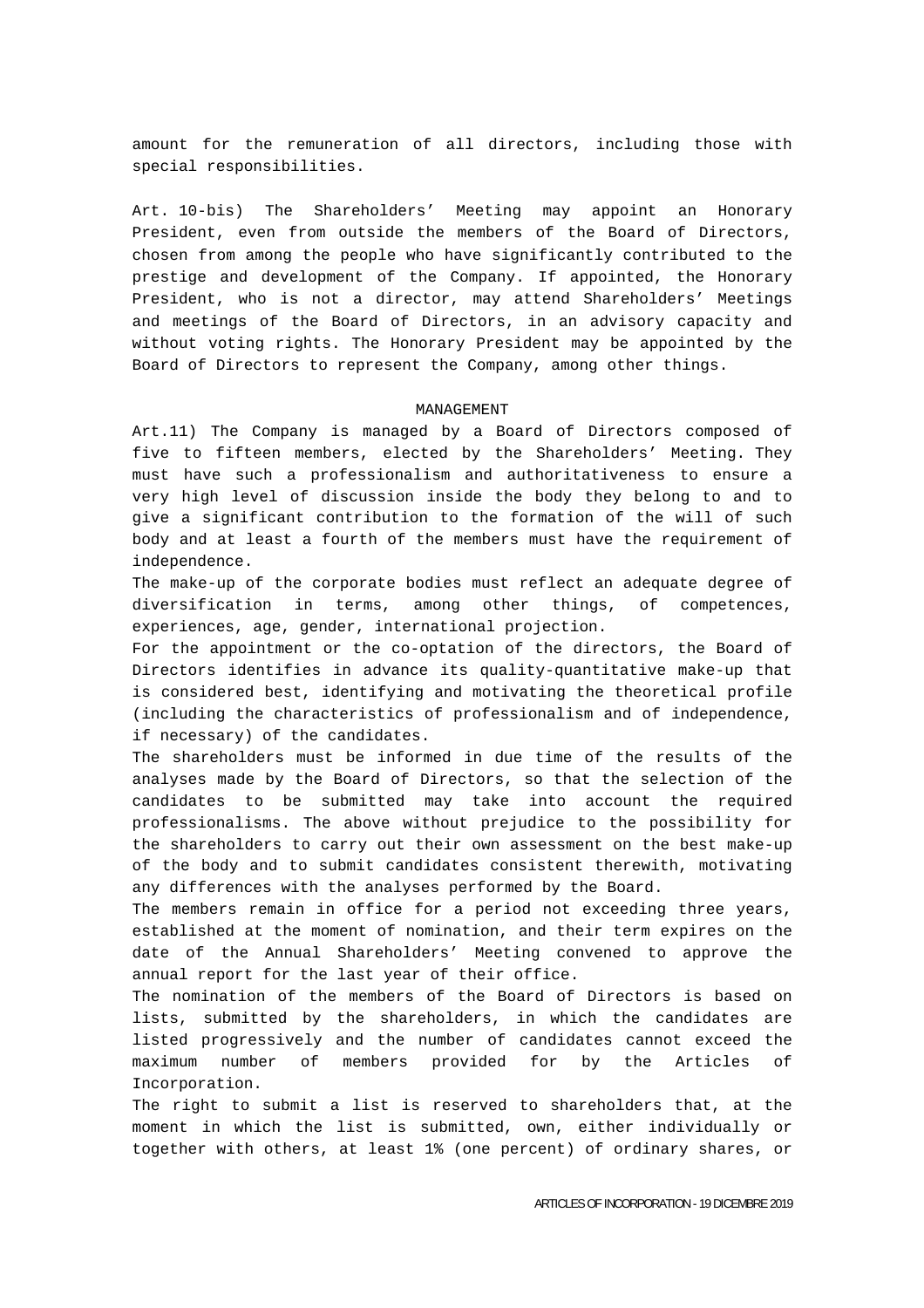other lesser equity investment threshold that – as per laws in force – will be stated in the convening notice for the Shareholders' Meeting called to nominate the members of the Board of Directors.

No shareholder can submit or vote for, not even through another person or trust companies, more than one list. This is also the case for shareholders belonging to the same group and/or shareholders who are part of a shareholders' agreement involving the company's shares. Each candidate can only be present on one list or he/she will be considered ineligible.

The lists are filed at the Company's headquarters by the twenty-fifth day prior to the date of the Shareholders' Meeting on first call and are made available to the public at the registered office, on the Company's website and by other means allowed by the regulations in force, at least twenty-one days prior to the Shareholders' Meeting on first call.

Ownership of the minimum shareholding for submission of the lists is determined with regard to the shares registered in the name of the individual shareholder, or of multiple shareholders jointly, on the date on which the lists are filed with the Company. For the purpose of proving ownership of the number of shares needed to submit the lists, the shareholders may also submit the relevant certification after filing, provided the submission is made within the time limit established for the publication of the lists by the Company. Lists of candidates must include:

- information on the identity of the shareholders who submitted the lists, indicating the overall percentage of the shareholding held;

- a declaration by the shareholders different from those who hold, even jointly, a controlling or majority quota, declaring that no relationship exists with the latter as provided for by art.147-ter of Lgs. Decree 58/1998 and art.144-quinquies of the "Regulation implementing Italian Legislative Decree 58/1998, concerning the discipline of issuers";

- an exhaustive list of the personal and professional characteristics of the candidates, together with a declaration that such candidates satisfy all the legal requirements and accepts their candidacy.

No subjects not satisfying the requisites of honourability, professionalism and independence as stated by article 26 of the Lgs. decree 385/1993 may be included in a list of candidates. In addition, each list must contain:

 At least a quarter of components (if this ratio is not an integer number, it shall be rounded to the lower integer number if the first decimal is inferior or equal to 5; otherwise the rounding is made to the upper integer number) who are in possession of the requisites of independence required both by the Corporate Governance Code prepared by the Italian Stock Exchange [Borsa Italiana S.p.A.] and by art. 148, paragraph 3 of the Lgs. Degree 58/1998. These candidates must be placed in the top four positions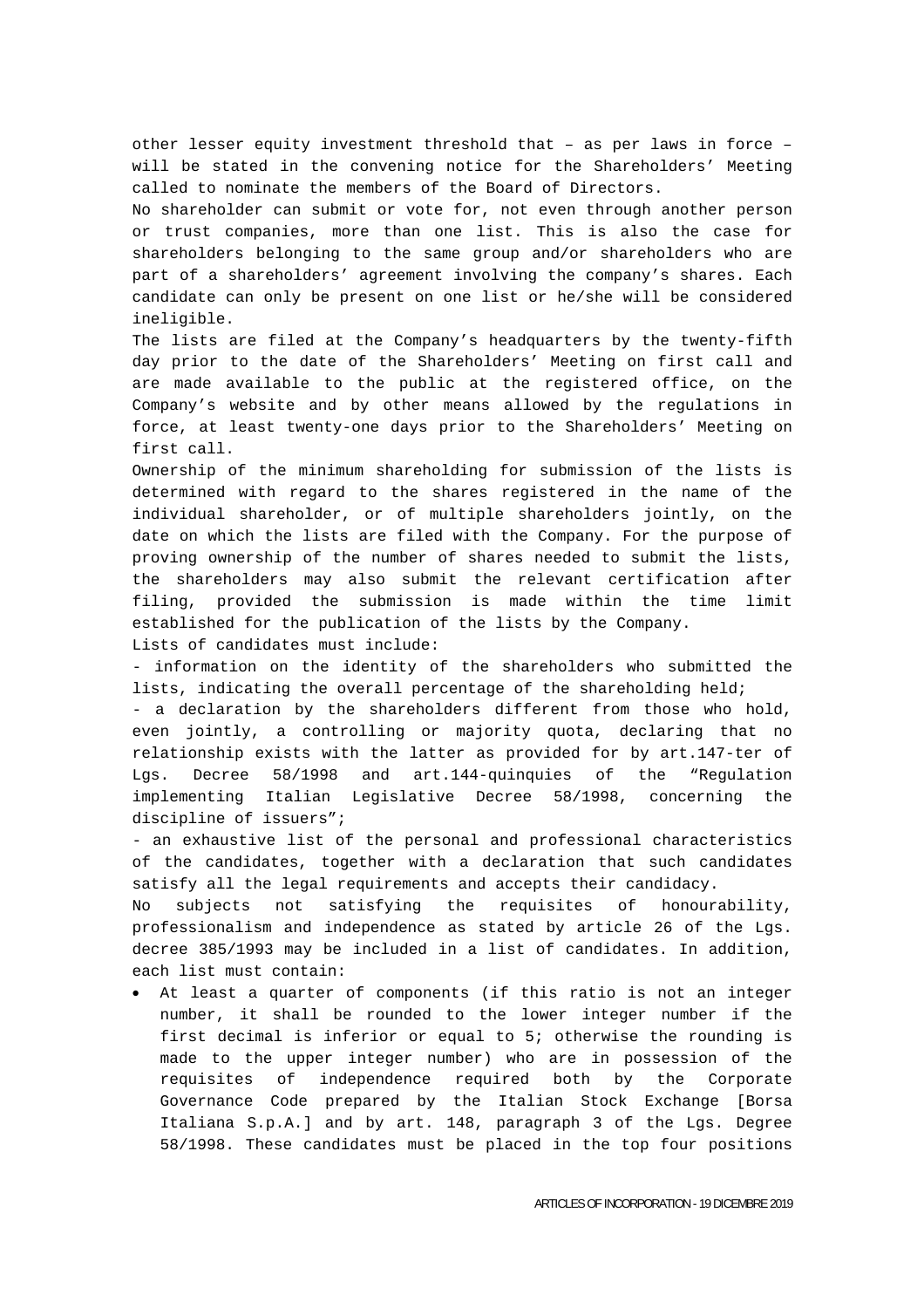on the list;

 a number of candidates belonging to the less represented gender equal to at least one third, save for lists with less than three candidates.

Any list which does not respect the above will be considered as not presented.

Elections of the members of the Board of Directors are carried out as follows:

1) all the Directors but one are chosen from the list that received the greatest number of votes in the Shareholders' Meeting according to the order in which they appear on the list.

2) the remaining Director is chosen from the list that received the greatest number of votes in the Shareholders' Meeting and, under article 147-ter, paragraph 3 of the Lgs. Decree 58/1998, has no connection, even indirect, with the shareholders who have submitted or voted for the list with the highest number of votes overall.

In case such selection criteria fail to guarantee a proper balance between genders in the ratio established each time by the law, a sliding mechanism is applied to the selection from the list which obtained, during the Shareholders' Meeting, the highest number of votes, based on the consecutive order with which the candidates are indicated. Such mechanism excludes the candidate or candidates of the more represented gender and reselects the candidate or candidates of the missing gender.

If only one list of candidates is submitted, all but one member of the Board of Directors will be elected from this list. The shareholders within the Shareholders' Meeting who have voting rights as per this paragraph will themselves propose the candidate for the remaining position on the Board who will be nominated, by a voting majority excluding the vote of the shareholders who presented the above list.

In any case, at least a quarter of the members of the Board of Directors must satisfy the independence requirements both as per the Corporate Governance Code for listed companies laid down by the Italian Stock Exchange and as per article 148, paragraph 3 of the Lgs. Decree 58/1998.

Should, during the accounting year, less than a quarter of Directors have these requisites, the Board of Directors will resolve to dismiss one or more of its members who have lost these requisites, according to the criteria of less time in office, or, equally, of younger in age and will then resolve to co-opt one or two independent members.

The laws in force, without the involvement of list voting, govern any eventual replacement of members of the Board of Directors, except in cases involving the termination of all Directors.

In addition, if a Director from the list which received the highest number of votes in the Shareholders' Meeting and has no connection, even indirect, with the shareholders who presented or voted for the list with the highest number of votes overall, as per article 147-ter,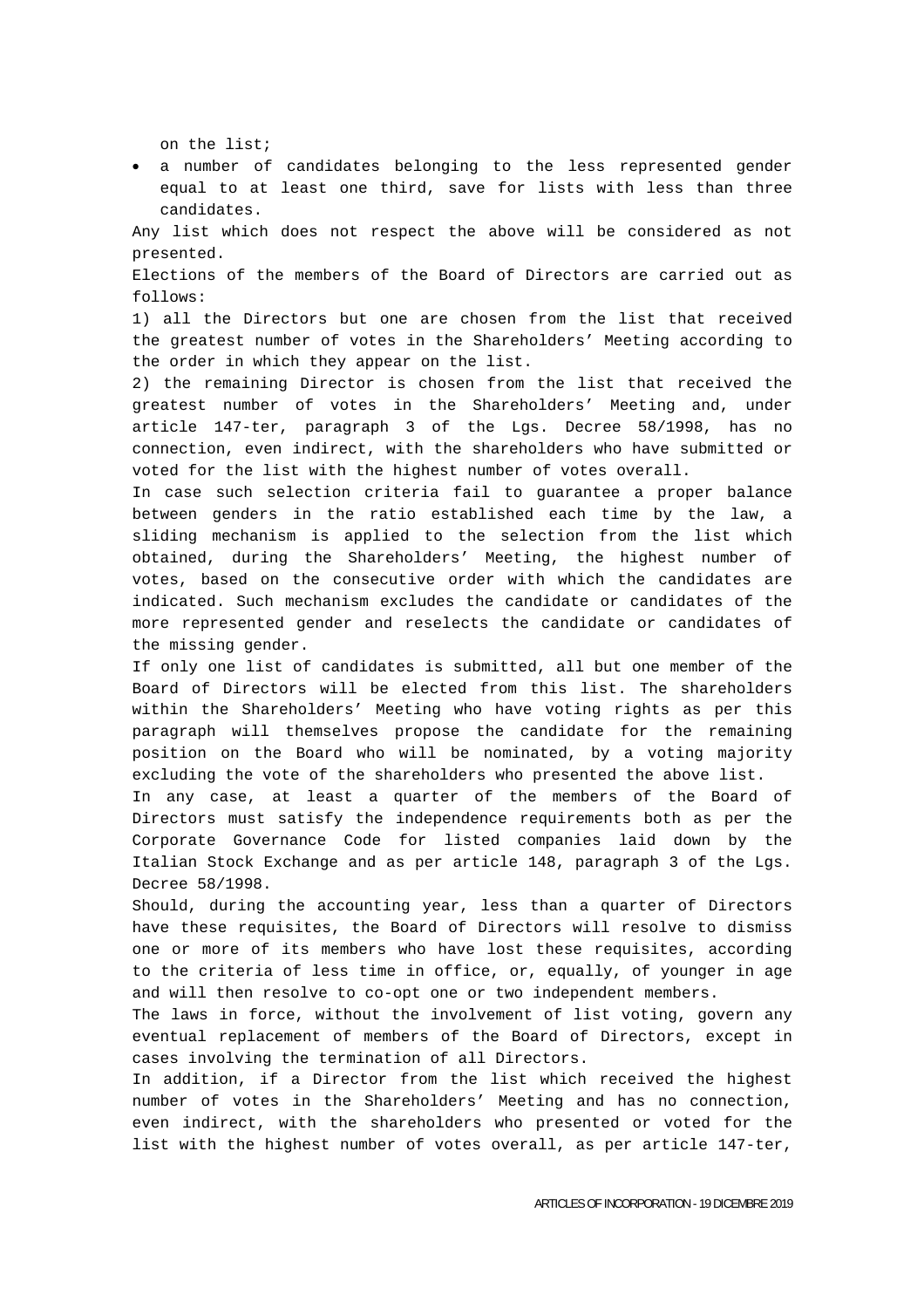paragraph 3 of the Lgs. Decree 58/1998, should cease to be a Director, the Board of Directors will examine first if the candidates from the same list are still available, working top down, and will proceed to co-opt another Director from this list based on the top-down criteria. In case of termination of a director belonging to the less represented gender, the co-opted director will in any event belong to the same gender.

### CHAIRMAN

Art.12) The Board elects a Chairman from among its members and may elect a Deputy Chairman. In the event of the Chairman's absence or unavailability, the Deputy Chairman presides. In the event of absence or unavailability the Deputy Chairman the most senior Director presides.

The Chairman promotes the effective functioning of the corporate governance system, guaranteeing a balance of powers with respect to the Chief Executive Officer and the other executive directors. He/she acts as an interlocutor with the controlling body and the internal committees. To this end, in addition to possessing the characteristics required of directors, he/she must have the specific skills necessary to carry out the tasks assigned to him/her. In order to carry out his/her function effectively, the Chairman must have a non-executive role and not carry out, even de facto, management functions. The Chairman guarantees the effectiveness of the Board's discussion and ensures that the resolutions it reaches are the result of adequate dialogue and the conscious and reasoned contribution of all its members. For these purposes, the Chairman shall ensure that:

 the directors are provided in reasonable advance with the documentation supporting the board's resolutions or, at least, with general information on the matters to be discussed;

- the documentation supporting the resolutions, particularly when provided to non-executive members, is adequate in both quality and quantity with respect to the items on the agenda.

The Board, after hearing the Chairman, appoints the Secretary, who may also be chosen from outside the members of the administrative body, and his/her alternate. The Secretary is responsible for drawing up and keeping the minutes of each meeting, which must be signed by the person presiding over the meeting and by the Secretary himself.

To carry out the Board's work, the Chairman may be assisted by a person of his/her choice, even chosen from outside the members of the Board of Directors.

Art.12-bis) Art. 12-bis) In compliance with the legislative provisions in force, the Board of Directors shall set up an Appointments Committee, a Control and Risk Committee, a Remuneration Committee, and any internal board committees it deems appropriate, within its sphere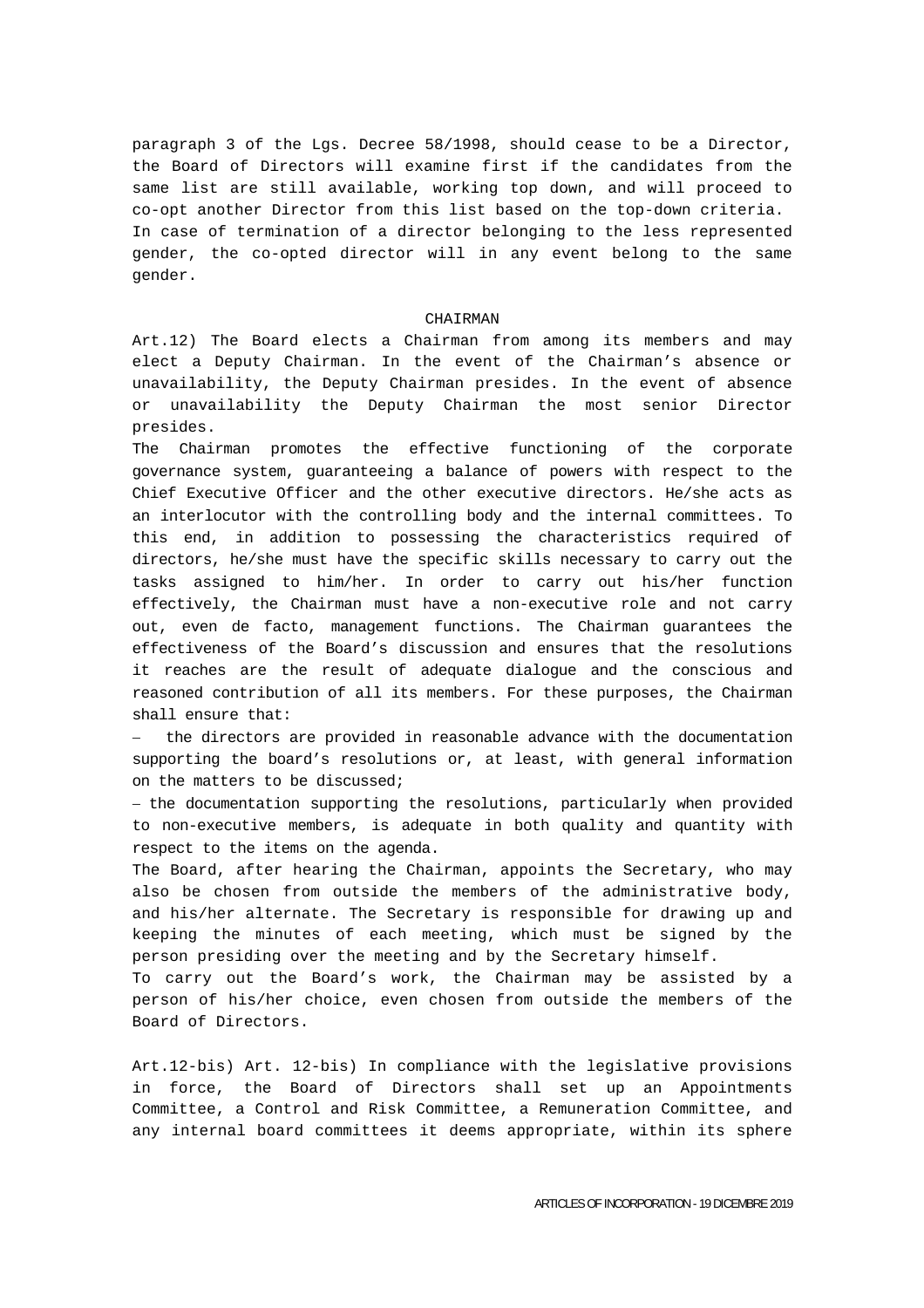of authority. The members of the committees are appointed, revoked, and supplemented, as necessary, by the Board of Directors. The committees are vested with the functions and powers assigned to them by current legislation and regulations and by the Board of Directors.

Art.13) The Chairman shall convene the Board of Directors by letter, fax, email, or other suitable means at the domicile of each director at least three days before the date set for the meeting. In urgent cases, the invitation may be sent only one day before the scheduled date of the meeting.

In preparing the agenda and conducting the Board's discussion, the Chairman shall ensure that issues of strategic importance are dealt with as a matter of priority, ensuring that all necessary time is devoted to them.

Board meetings shall be validly constituted even when held by telecommunications means, provided that all participants can be identified by the Chairman and all other participants, that they are able to follow the discussion and intervene in real time, that they are allowed to receive, transmit and view documents relating to these topics, and that all the above is recorded in the minutes. If these conditions are met, the meeting of the Board of Directors is considered to have been held in the place where the Chairman is present and where the Secretary of the meeting must also be located, in order to allow the related minutes to be drawn up.

The resolutions of the Board are valid if the majority of the directors in office are present and they are adopted by an absolute majority of those present. In the event of a tie, the Chairman of the Board of Directors has the casting vote.

The Board of Directors meets at intervals not normally exceeding three months and whenever the Chairman deems necessary or when requested to do so by either the Chief Executive Officer or at least three directors. The Board of Directors may also be convened by at least two statutory auditors, subject to prior notification to the Chairman of the Board of Directors.

Art.14) The Board of Directors is responsible for all the powers of ordinary and extraordinary administration, excluding those that, by law, lie within the competence of the Shareholders' Meeting.

Besides duties that cannot be delegated by law, the Board of Directors is exclusively responsible for resolutions regarding:

- the business model, the strategic guidelines and operations and the business and financial plans;

- the guidelines of the internal check system and the verification that the same is consistent with the set strategic guidelines and the risk appetite and that the same is able to capture the evolution of the corporate risks and their interactions;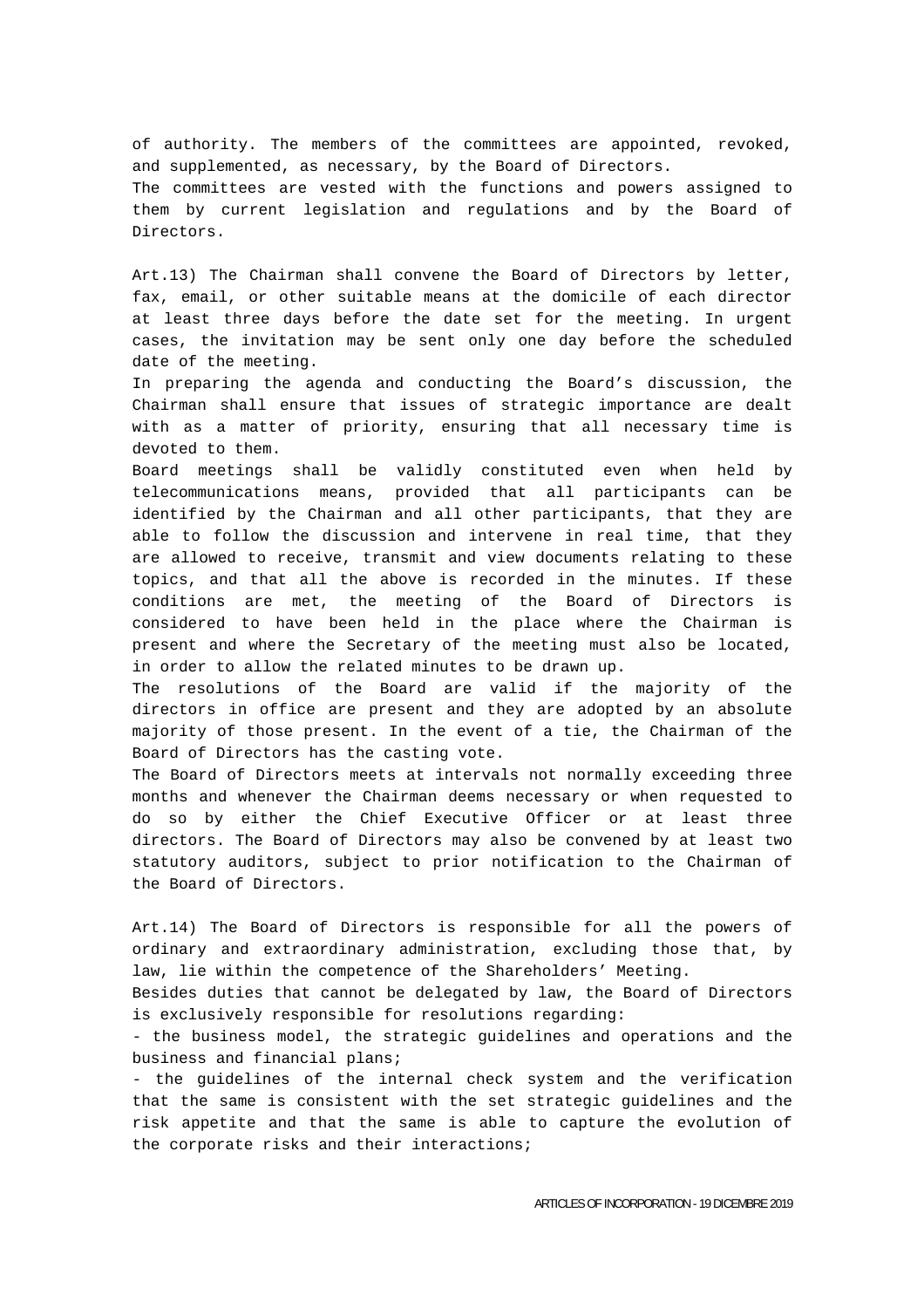- the criteria to identify the more significant operations to submit to the prior examination of the risk control function; - the amendments of the Articles of Incorporation according to legal provisions; - mergers by incorporation with other companies, in the cases provided for by articles 2505 and 2505-bis of the Italian Civil Code; - the reduction of capital in case of withdrawal; - the indication of which Directors, in addition to those stated in these Articles of Incorporation, can represent the company; - the setting up of committees within the Board of Directors; - the *Risk Appetite Framework* and the risk management policies as well as, having heard the opinion of the Board of Statutory Auditors, the evaluation of the completeness, adequacy, functionality, and reliability of the internal control and risk management systems and of the adequacy of the organisational, administrative and accounting structure; - the determination of the general organisation of the bank's structure and of the consequent internal regulations; - the setting up and regulations, also for the structure of the signatory powers, of branches, subsidiaries, agencies, counters, representative offices and addresses, both in Italy and abroad, as well as their closing; - the transfer of the registered office within the national territory; - the buying and selling of equity investments, companies and/or companies divisions bringing about changes in the group, or investments and/or disinvestments that exceed 1% (one percent) of the bank's net equity as shown in the last approved financial statements of the Company; - the determination of criteria for carrying out Bank of Italy's instructions; - the nomination, dismissal and remuneration of General Management

members;

- the remuneration and incentive policies to submit to the shareholders' meeting, the review, at least on a yearly basis, of such policies and the responsibility for their correct implementation, with the purpose of also ensuring that the remuneration policy is adequately documented and accessible within the corporate structure;

- the setting up of the corporate audit functions, the related tasks and responsibilities, the coordination and collaboration methods, the information flows between such functions and between them and the corporate bodies;

- the appointment, after having heard the opinion of the Board of Statutory Auditors, of subjects responsible for the internal auditing functions;

- the risk management process and the assessment of its compatibility with the strategic directions and with the risk management policies;

- the policies and the processes for the assessment of the corporate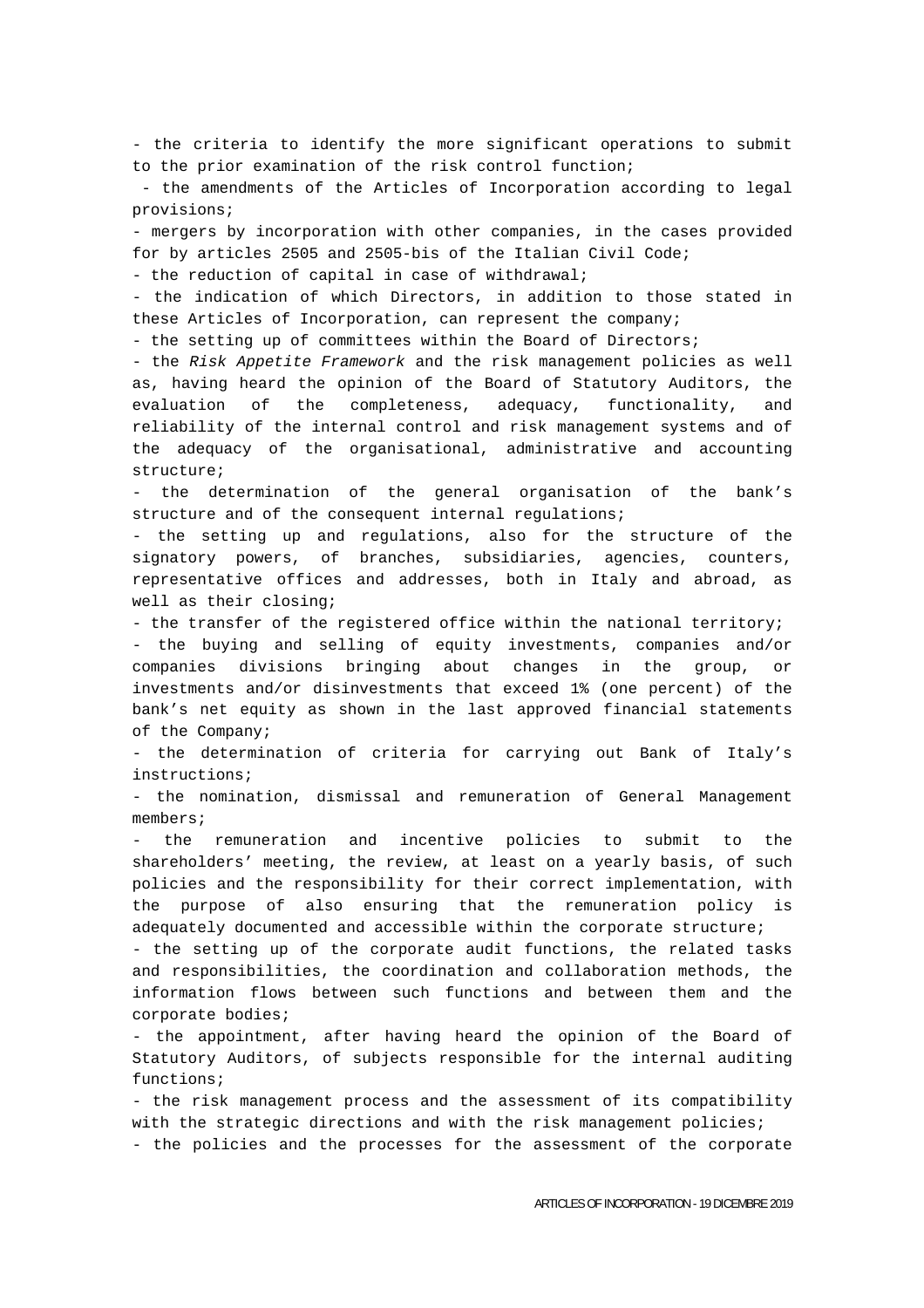activities, and, in particular, of the financial instruments, verifying their continuous adequacy and setting also the top limits of the bank's exposure to financial instruments or products of an uncertain or difficult evaluation;

- the process for the development and the validation of the internal systems for the risk assessment not employed for regulatory purposes and the periodical assessment of their correct working;

- the process for the approval of new products and services, the start of new activities, the entry into new markets;

- the corporate policy in the matter of outsourcing of corporate functions;

- the Code of Ethics which the members of the corporate bodies and the employees shall have to comply with in order to mitigate the operational and reputational risks of the bank and to favour the spread of a culture of the internal controls.

The directors report promptly, but at least on a quarterly basis, to the Board of Statutory Auditors during Board of Directors' Meetings, or even directly, in writing, about the activities performed, the most significant operations carried out by the company or its controlled companies and situations that could result in conflict of interest.

Art.15) The Board of Directors appoints a C.E.O. among its members, who is assigned the task of managing the corporate operations with the goal of realizing the directions and to achieve the strategic corporate goals as approved by the Board of Directors, and fixes his/her management powers. It can also delegate particular duties to individual Directors, all the above pursuant to and within the limits of article 2381 of the Italian Civil Code. In addition, the Board may also appoint proxies "ad negotia" for certain deeds or categories of deeds and special proxies. The implementation of the strategic directions and the corporate management is the responsibility of the C.E.O., who performs this task also with the help of the General Management. The C.E.O. reports to the Board of Directors on his/her activities on a quarterly basis.

The C.E.O.:

- defines and takes care of the implementation of the risk management process;

- defines and takes care of the implementation of the approval process (people in charge, procedures, conditions) of investments in new products, the distribution of new products or services or the start of new activities or the entry in new markets;

- defines and takes care of the implementation of the corporate policy in the matter of outsourcing of corporate functions;

- defines and takes care of the implementation of the processes and of the methodologies for the assessment of the corporate assets, and, in particular, of the financial instruments; he/she also takes care of their continuous update;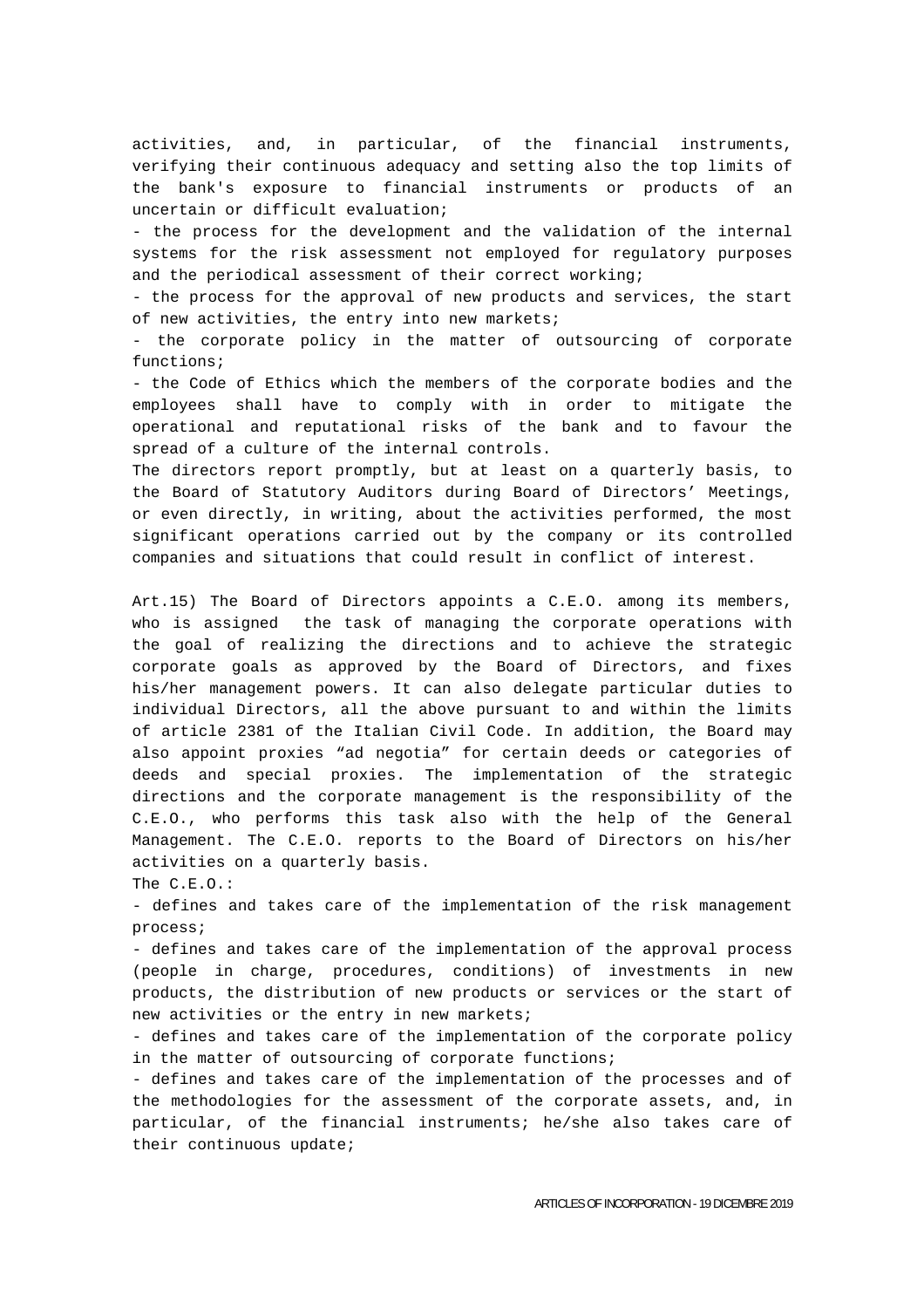- defines the internal IT flows with the goal of ensuring the corporate bodies and the auditing corporate functions with the full knowledge and governability of the risk factors and the verification of the compliance with the Risk Appetite Framework;

- within the Risk Appetite Framework, if the tolerance threshold has been defined, he/she authorizes the exceeding of the risk appetite within the limit represented by the tolerance threshold and informs promptly thereof the Board of Directors, identifying the management measures necessary to bring back the undertaken risk within the set goal;

implements the initiatives and the interventions necessary to guarantee continuously the completeness, the adequacy, the functionality and the reliability of the internal audit system and informs the Board of Directors of the results of the verifications performed;

- prepares and implements the necessary correction or adjustment interventions in case deficiencies or anomalies are detected, or following the introduction of new significant products, activities, services or processes;

- implements the ICAAP process;

- With specific reference to the credit and counterparty risks, in line with the strategic directions, approves specific guidelines intended to ensure the efficiency of the management system of the risk mitigation techniques and to guarantee the compliance with the general and specific requirements of such techniques.

In urgent cases, the C.E.O. may deliberate any business or transaction not falling strictly under the Board of Directors' exclusive competence, informing thereof the Chairman immediately and the Board of Directors at the first Board meeting that follows.

Art.16) The Board of Directors may also delegate, setting in advance the limits thereof, powers of credit-granting and day-to-day management to personnel of the Company on the basis of their functions and/or level of seniority, singularly and/or as member of a Committee chaired by a person appointed by the Board itself.

The decisions thus taken must be made known to the Board itself, according to the formalities and frequency fixed by the Board of Directors.

## GENERAL MANAGEMENT

Art.17) The Board of Directors appoints a General Manager and may also appoint one or more Deputy General Managers, deciding their assignments and the duration of their office. The General Manager takes care of the implementation the C.E.O.'s management directives and assists him/her in the execution of the strategic directions and of the corporate management.

The General Manager is head of the personnel of the Company and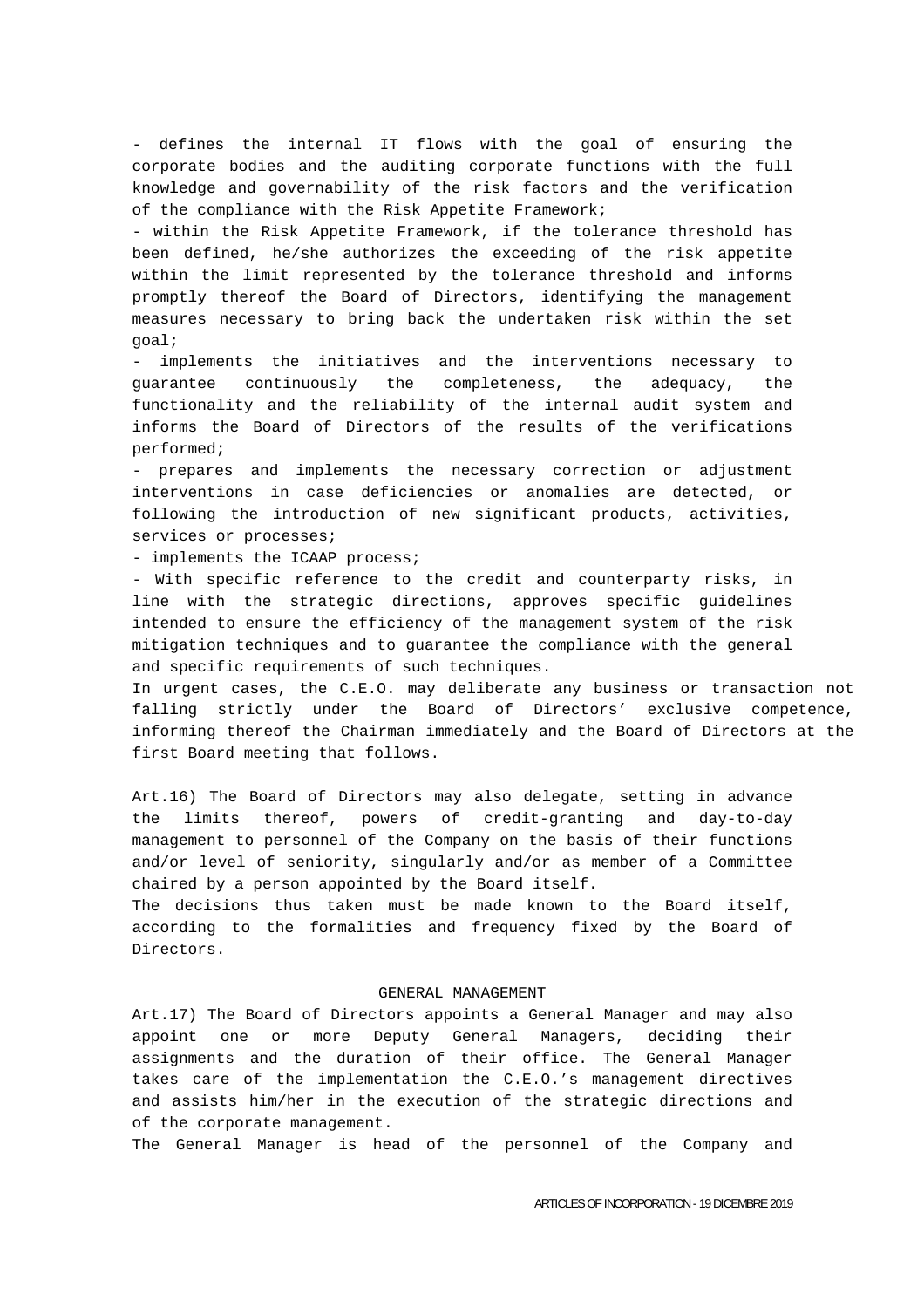carries out his assignment within the powers granted him/her by the Board of Directors. The General Manager participates in Board of Directors' Meetings in an advisory role. In case of absence or impediment, the Board of Directors will replace the General Manager with one of the Deputy General Managers, if appointed. Towards third parties, the Deputy General Manager's signature, who replaces the General Manager, is proof of the absence or impediment of the latter.

Art.18) General Management is made up of the General Manager and, any nominated Deputy General Managers, if nominated. Together they manage daily business, according to the internal regulations approved by the Board of Directors, managing the personnel dedicated to this purpose.

Art.19) As per article 154-bis of the Lgs. Decree 58/1998 and if the necessary, compulsory approval has been given by the Board of Statutory Auditors, the Board of Directors names a manager who is to be responsible for drawing up the company's financial documents.

This manager must comply with the regulations regarding both the requisite of honourability necessary for election to the position of Statutory Auditor, as per article 2 of Italian D.M. 162 of 30 March 2000, and the requisites of professionalism for election to the position of Director of a public bank, as per article 1, paragraph 1 of the Italian D.M. 161 of 18 March 1998.

The Financial Reporting Officer puts in place suitable administrative and accounting procedures for the drawing up of statutory and consolidated financial reports for the accounting year, together with every other communication of a financial nature, also carrying out any other assignment provided for by the law.

The Board of Directors is responsible for ensuring the Financial Reporting Officer has the necessary powers and means to accomplish the assignments attributed to him/her and to ensure that administrative and bookkeeping procedures are effectively respected.

Under article 154-bis of Lgs. Decree 58/1998, the Board of Directors gives this manager the necessary powers and means to accomplish the assignments attributed to him/her at nomination.

The Financial Reporting Officer is governed by the provisions governing the Directors of the company for their area of responsibility, excepting the activities that fall under the normal working relationship with the company.

## CORPORATE SIGNATURE AND REPRESENTATION

Art.20) The Chairman of the Board of Directors, and, in the event of his absence or unavailability, the Deputy Chairman, and, separately, the Chief Executive Officer and the General Manager, are responsible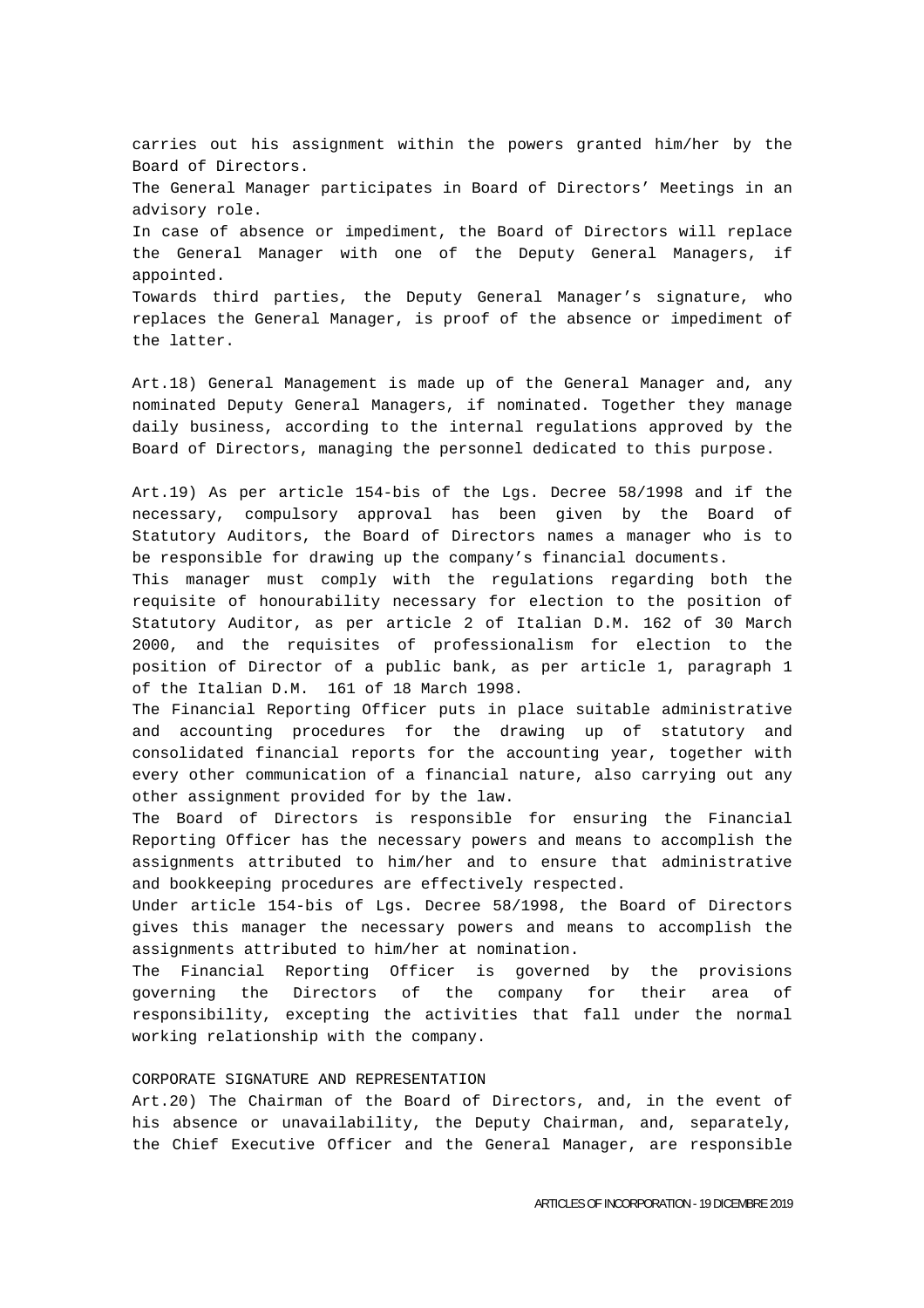for the legal representation of the Company before third parties and in legal proceedings, and are given signing authority.

Legal representation includes, but is not limited to, the right to promote any act or initiative for the protection of the rights and interests of the Company, including the request for precautionary or emergency measures and the exercise of executive actions; the exercise, remission, and waiver of the right to sue, as well as the filing of a civil action and the related revocation at any judicial, administrative, arbitration and conciliation jurisdiction before any authority in any state and at any level, with all the powers necessary for the purpose, including that of conferring the related powers of attorney in litigation, including general ones, to testify as provided for by law and with all the powers of law including to reconcile, settle, and submit to arbitrations or to agree to an amicable settlement, and to discontinue proceedings and actions.

For certain categories of documents and business, the Board of Directors may grant powers of attorney, with the related power to sign for the Company, even to persons outside the Company. The Chief Executive Officer may appoint proxies for specific acts or categories of acts, within the powers conferred on him/her by the Board.

In order to facilitate the performance of the Company's work, the Board may authorise executives and other employees to sign, either individually or jointly, for those categories of transactions determined by the Board of Directors.

To facilitate the company in carrying out its business, in certain cases and for specific categories of operations, the Board of Directors can determine and authorize managers, cadres and general employees to sign, either singularly or jointly, on behalf of the company.

## THE BOARD OF STATUTORY AUDITORS

Art.21) The Board of Statutory Auditors is composed of three Standing Auditors and two Alternate Auditors.

The appointment of the Board of Statutory Auditors is based on lists submitted by the shareholders, in which the candidates are listed progressively and the number of candidates cannot exceed the number of Statutory Auditors to be elected. Each list is composed of two sections: one for Standing Auditor candidates, the other one for Alternate Auditor candidates.

The right to submit a list is reserved to shareholders that, at the moment in which the list is presented, own at least 1% (one percent) of ordinary shares, or other lesser equity investment threshold that – as per laws in force – will be stated in the convening notice for the Shareholders' Meeting called to appoint the Statutory Directors.

No shareholder can submit or vote for, not even through another person or trust companies, more than one list. This is also the case for shareholders belonging to the same group and shareholders who are part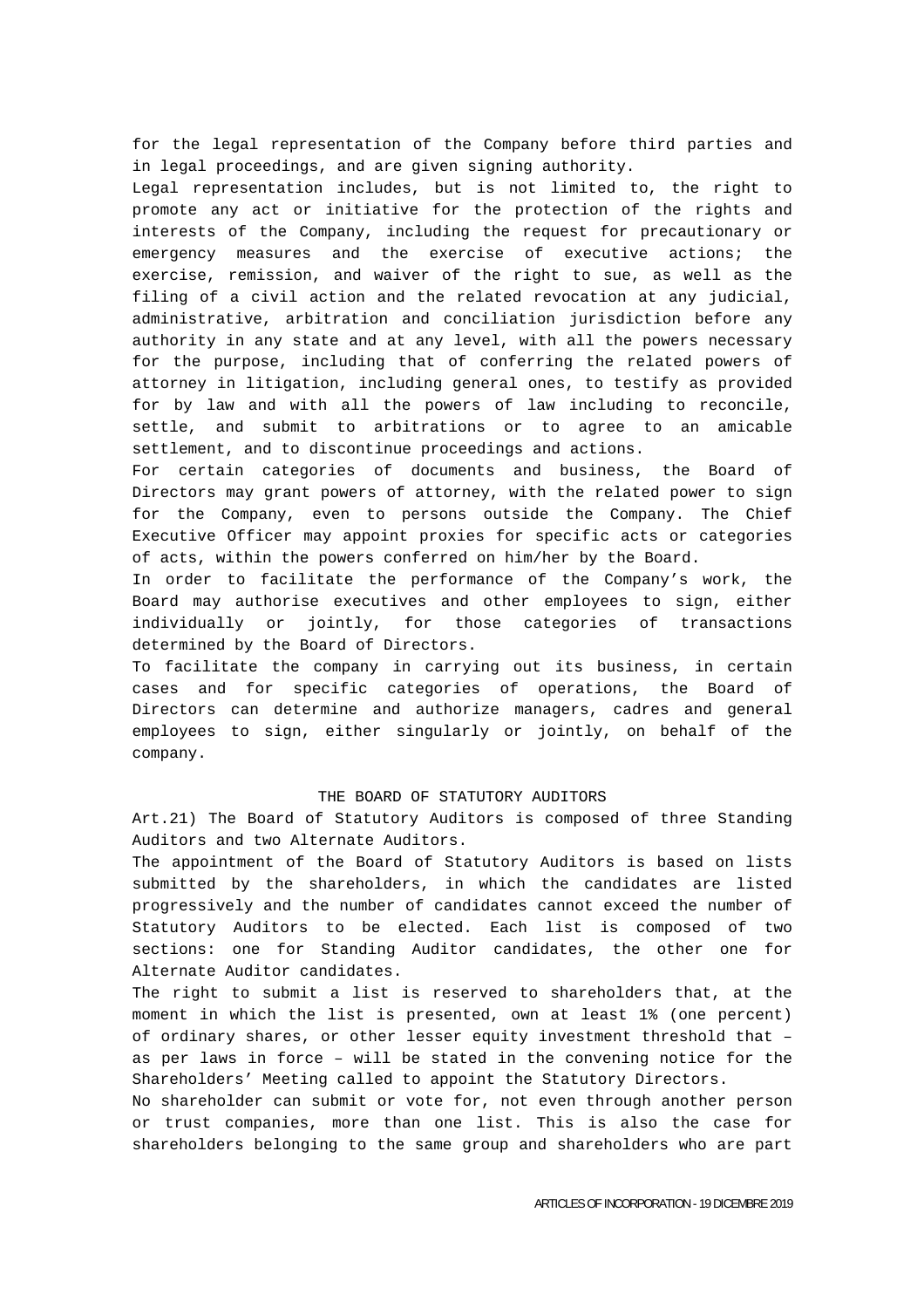of a shareholders' agreement involving the company's shares. Each candidate can only be present on one list or he/she will be considered ineligible.

The lists are filed at the Company's headquarters by the twenty-fifth day prior to the date of the Shareholders' Meeting on first call and made available to the public at the registered office, on the Company's website and by the other means established by the regulations in force, at least twenty-one days prior to the Shareholders' Meeting on first call.

Ownership of the minimum shareholding for submitting the lists is determined with regard to the shares registered in the name of the individual shareholder, or of multiple shareholders jointly, on the date in which the lists are filed with the Company. For the purpose of proving ownership of the number of shares needed to submit the lists, the shareholders may also submit the relevant certification after filing, provided the submission is within the time limit established for publication of the lists by the Company.

Lists of candidates must include:

- information on the identity of the shareholders who submitted the lists, indicating the overall percentage of the shareholding held;

- a declaration by the shareholders different from those who hold, even jointly, a controlling or majority quota, declaring that no relationship exists with the latter as provided for by art.144 quinquies of the "Regulation implementing Italian Legislative Decree 58/1998, concerning the discipline of issuers", and neither does any other significant relationship exists;

- an exhaustive list of the personal and professional characteristics of the candidates, together with a declaration of the candidates attesting the possession of all the legal requirements and their acceptance of their candidacy.

Statutory Auditors cannot be included on the list of candidates if they cover statutory auditing roles in another five listed companies or, if they do not satisfy the requisite of honourability, professionalism and independence, as stated by the laws in force, or fall into the category of article 148, paragraph 3, of the Lgs. Decree 58/1998.

Each list has to contain at least one candidate for the office of standing auditor and at least one candidate for the office of alternate auditor belonging to the less represented gender. Such prescription does not apply to lists that present less than three candidates.

At the end of the Statutory Auditors' term, they are eligible for reelection.

Elections of Statutory Auditors are carried out as follows:

1) Two Standing Auditors and one Alternate Auditor are chosen from the list that received the greatest number of votes, according to the order in which they appear on the list;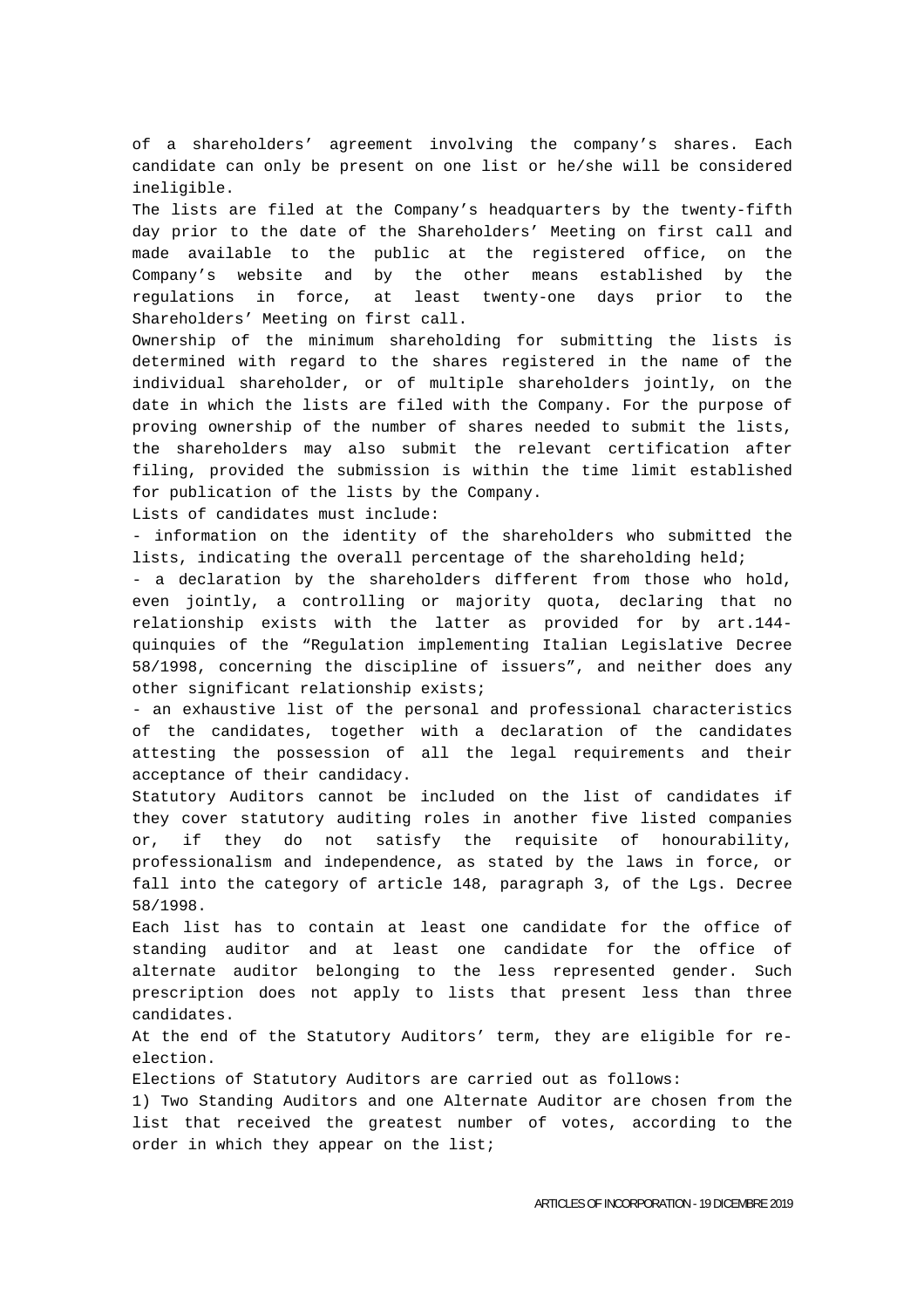2) The candidate at the top of the list that received the greatest number of votes submitted and voted by shareholders who are not connected to the reference shareholders pursuant to art.148, paragraph 2, of the Lgs. Decree 58/1998, is elected as Standing Auditor. The remaining Alternate Auditor is the candidate at the top of that category in the same list.

In cases where there is a tie between two or more lists, the eldest candidates will be elected to the position of Statutory Auditors.

In case such selection criteria fail to guarantee the presence on the Board of at least one standing auditor and one alternate auditor belonging to the less represented gender, a sliding mechanism is applied to the selection from the list which obtained, during the Shareholders' Meeting, the highest number of votes based on the consecutive order with which the candidates are indicated. Such mechanism excludes the candidate or candidates of the more represented gender and reselects the candidate or candidates of the missing gender.

The Chairman of the Board of Statutory Auditors is the Standing Auditor elected from the minority list.

In the event that only lists with less than three candidates are presented and there is no candidate of the less represented gender, the presence of an alternate auditor of the less represented gender is not mandatory, whilst the standing members of the Board will be appointed as follows:

1) the chairman by means of drawing from the list that obtains the highest number of votes among the minority lists;

2) one standing auditor by means of drawing from the majority list;

3) one standing auditor by majority vote during the Shareholders' Meeting that, not bound to a list, will be required to appoint a member belonging to the less represented gender.

The term of Statutory Auditor expires or is terminated as per the law and/or if the statutory requirements for their appointment are no longer valid.

In case of replacement of a standing auditor, the alternate auditor belonging to the same list as the replaced auditor takes over, as long as the presence of at least one standing auditor belonging to the less represented gender is guaranteed. Otherwise, the other alternate auditor will take over.

If, notwithstanding the provisions of this article, only one list is proposed or voted for, and on condition that this list received the majority of the votes in the Shareholders' Meeting, three Standing Auditors and two Alternate Auditors will be elected. These parties are chosen respecting the order in which they are shown for each respective role on that list. The Standing Auditor in first place on the list will be appointed Chairman of the Board of Statutory Auditors.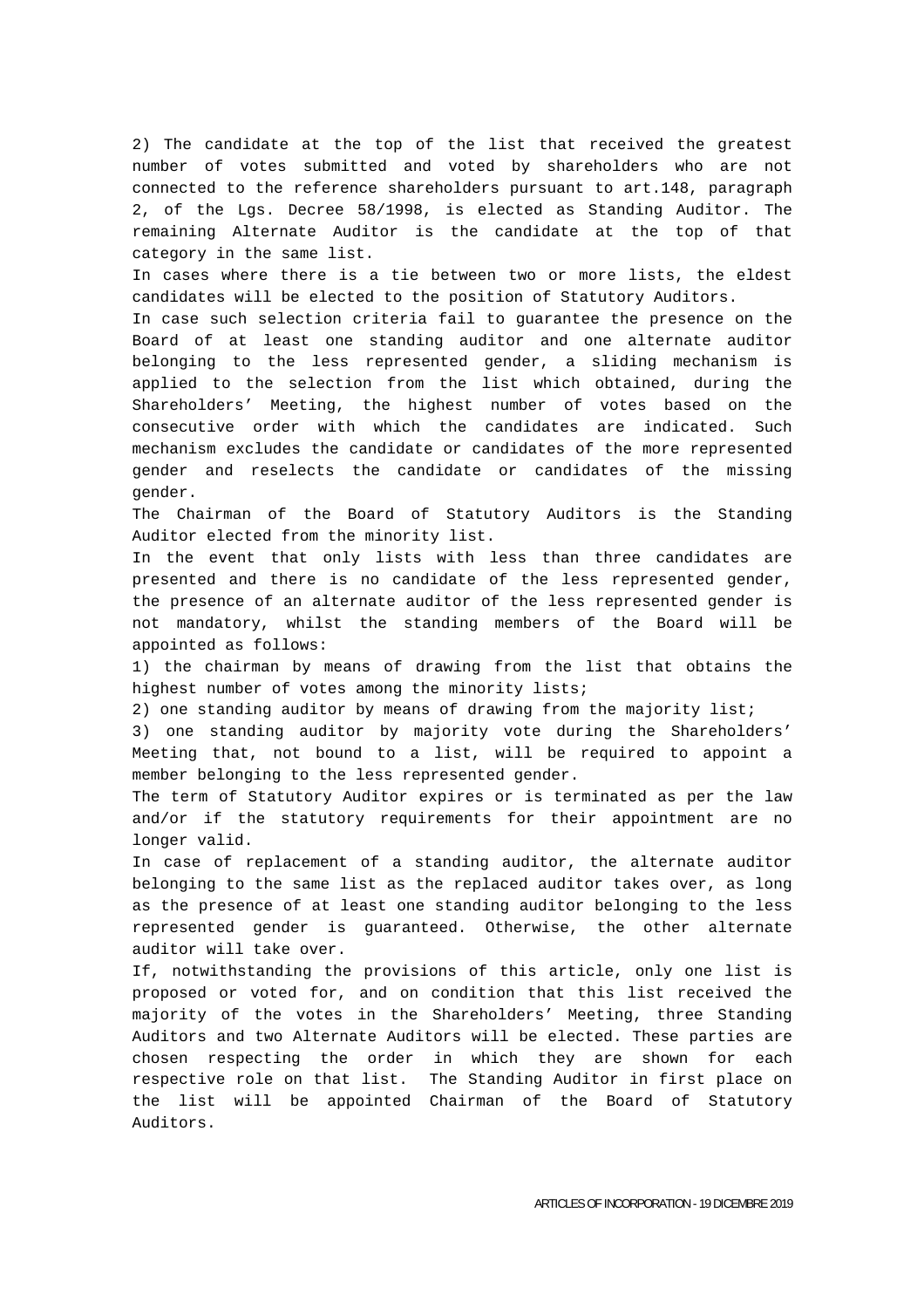If it becomes necessary to appoint standing and/or alternate Statutory Auditors necessary for the integration of the Statutory Auditors Board, following early termination of the Auditors in office, the Shareholders' Meeting will proceed as follows: if it is necessary to replace Auditors elected from the majority list, the appointment of the Auditor(s) is carried out by majority vote, with no list restrictions. If, instead, it is necessary to replace an Auditor from the minority list, the Shareholders' Meeting will replace him/her by a relative majority vote, choosing among the candidates on the list which featured the Auditor to be replaced and who have confirmed their candidacy at least twenty-five days before the one set for the convening of the Shareholders' Meeting on first call and who have declared they are not ineligible or incompatible and have the requisites necessary for the office.

In the event that this last mechanism does not guarantee the presence of at least one standing auditor belonging to the less represented gender, the appointment will take place by majority vote, with no list restrictions.

Art.22) The Board of Statutory Auditors supervises:

a) compliance with the law, the Articles of Incorporation and regulations;

b) compliance with the standards of correct management;

c) the adequacy of the organisational, administrative and accounting structure adopted by the Company and its sound working;

d) the completeness, adequacy, functionality and reliability of the internal control and risk management systems;

e) execution of management and coordination activities by the Bank;

f) other facts and deeds provided for by the law;

fulfilling all the functions delegated in compliance of the relative regulations provided for by the law.

The Board of Statutory Auditors verifies, in particular, the adequate coordination of all functions and structures involved in the internal control system, including the external auditing company entrusted with auditing accounts, promoting, if necessary, the appropriate adjustment measures.

To this purpose, the Board of Statutory Auditors and the external auditing company exchange the significant information and data necessary for the performance of their duties.

The Statutory Auditors, in carrying out any check or assessment, may avail themselves of internal control structures and functions as well as conducting inspections and investigations at any time, even individually.

The Board of Statutory Auditors may ask the Directors, the General Manager, the managers and any other employees any information on corporate operations, trends or specific operations, even if referring to controlled companies. It may exchange information with the